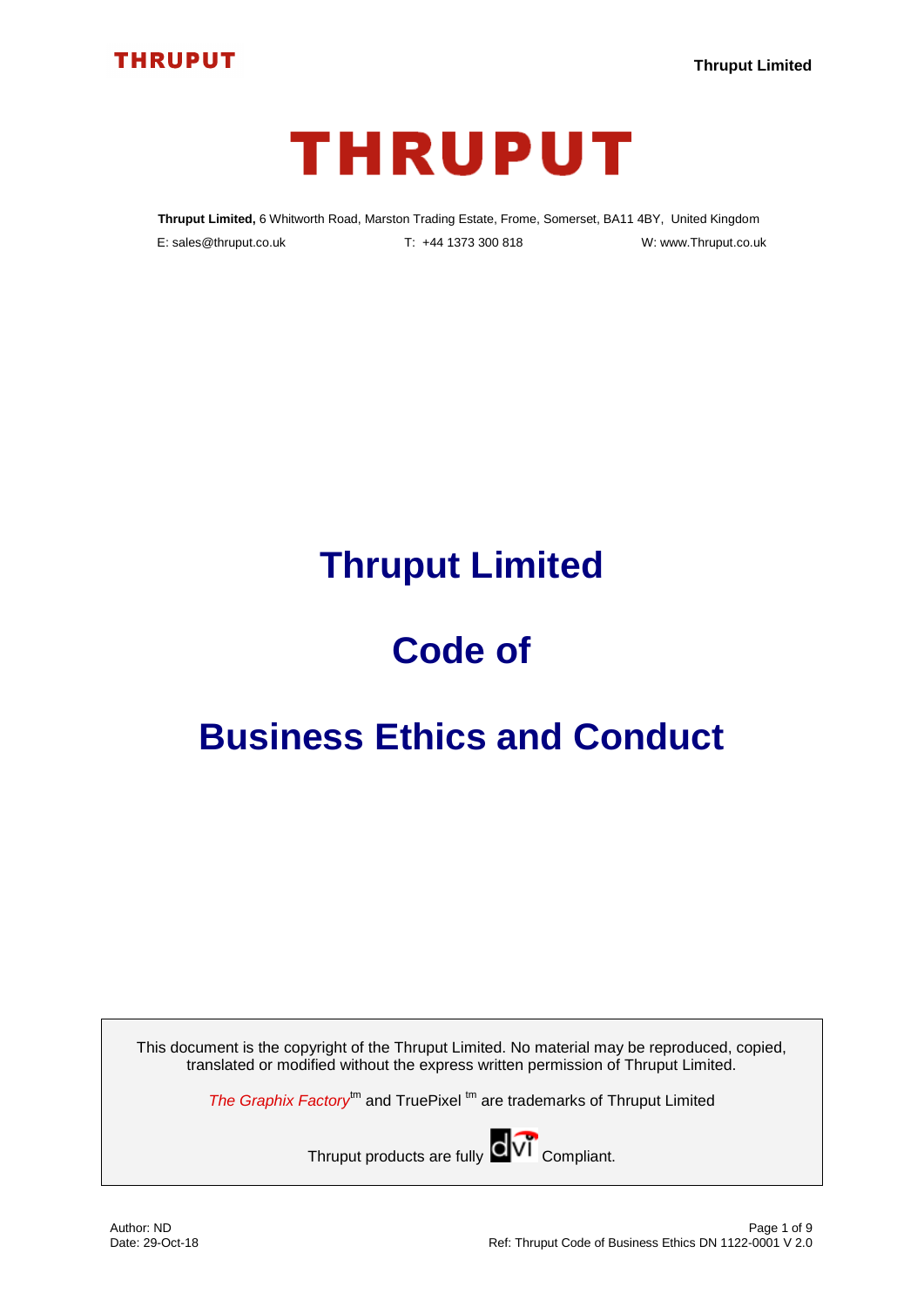## **THRUPUT**

## **Contents**

|   | 1.1   |  |  |  |
|---|-------|--|--|--|
|   | 1.2   |  |  |  |
| 2 |       |  |  |  |
| 3 |       |  |  |  |
|   | 3.1   |  |  |  |
|   | 3.2   |  |  |  |
|   | 3.3   |  |  |  |
|   | 3.4   |  |  |  |
|   | 3.4.1 |  |  |  |
|   | 3.4.2 |  |  |  |
|   | 3.5   |  |  |  |
|   | 3.5.1 |  |  |  |
|   | 3.5.2 |  |  |  |
|   | 3.6   |  |  |  |
| 4 |       |  |  |  |
|   | 4.1   |  |  |  |
|   | 4.2   |  |  |  |
|   | 4.3   |  |  |  |
|   | 4.4   |  |  |  |
|   | 4.5   |  |  |  |
|   | 4.6   |  |  |  |
|   | 4.7   |  |  |  |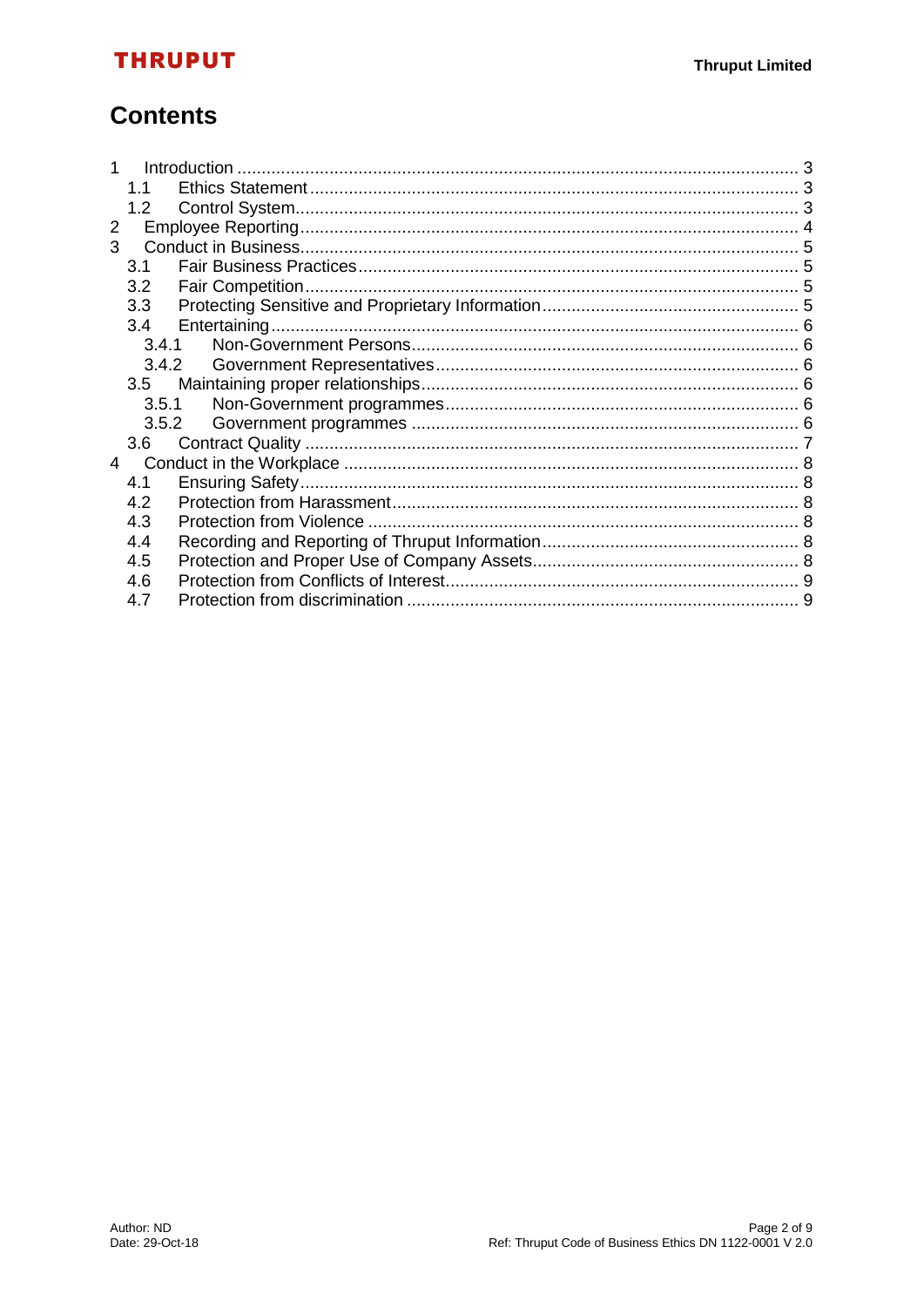### <span id="page-2-0"></span>**1 Introduction**

Thruput Limited is an electronics company based in Frome, England. Founded in 1996, Thruput Limited is a private limited company incorporated in the UK to develop, supply and support innovative electronic products for the ATC systems market.

This Code provides the standards of conduct that guide all staff members of Thruput Limited. As a condition of employment, each staff member is expected to comply with this Code of Business Ethics and will be held accountable if they fail to do so.

Thruput's ability to trade in a competitive market requires that each staff member shall:

- Exhibit personal integrity when interacting with customers, business partners, shareholders, and each other.
- Use honesty, common sense and good judgment to govern their conduct and seek to avoid even the appearance of improper behaviour.
- Co-operate fully with any company audits or investigations and to answer all questions fully and truthfully.

Any violation of this Code, or any conduct that violates any law, rule, regulation, or ethical or professional norm, is subject to disciplinary action, up to and including termination of employment or business agreements.

#### <span id="page-2-1"></span>**1.1 Ethics Statement**

*"At Thruput, ethical standards guide our business conduct. We act lawfully and with integrity in our dealings with customers, partners, staff and the local community."* 

#### <span id="page-2-2"></span>**1.2 Control System**

Compliance with this code will be managed in accordance with the *Business Ethics Compliance* section of the *Thruput Limited Quality Manual*.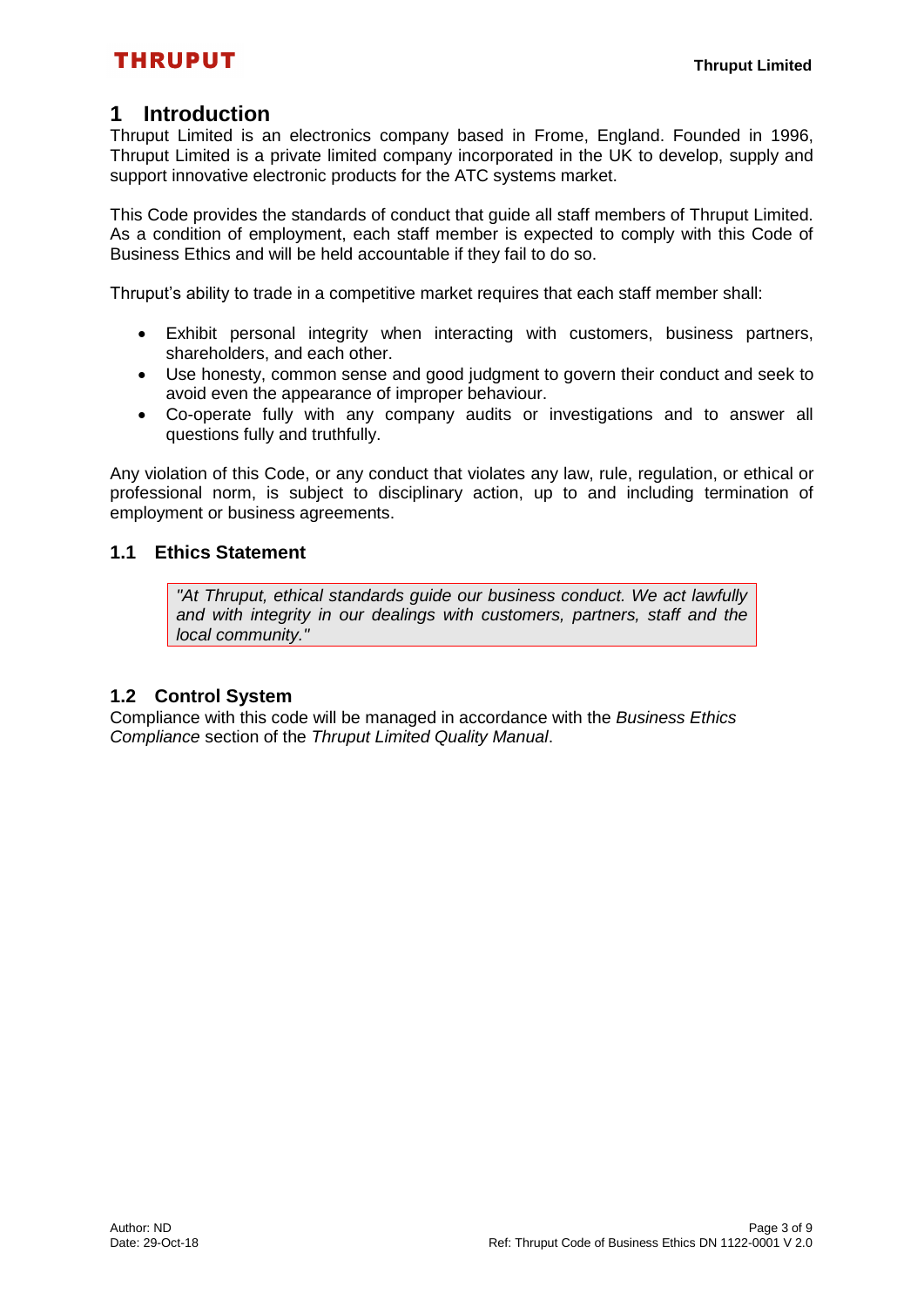## **THRUPUT**

## <span id="page-3-0"></span>**2 Employee Reporting**

Thruput employees are required to report any aspects of:

- Suspected criminal activity.
- Suspected illegal or unethical conduct.
- Employment-related concerns (discrimination, harassment, etc).

To make a report, employees should use one of the following methods:

| Telephone: | +44 (0) 1373 300 818<br>(Office of the Managing Director).                                                                                 |
|------------|--------------------------------------------------------------------------------------------------------------------------------------------|
| Mail:      | <b>Managing Director</b><br>Thruput Limited,<br>6 Whitworth Road,<br>Marston Trading Estate, Frome,<br>Somerset, BA11 4BY, United Kingdom. |

Thruput will take reasonable steps to maintain the confidentiality of any employee who makes a report.

Similarly, Thruput will take reasonable steps to maintain the confidentiality of employees about or against whom such a report has been made, unless or until it has been determined that an actual violation has occurred.

*It is a violation of company policy to intimidate or impose any other form of retaliation on an employee who reports any actual or suspected illegal or unethical conduct.* 

*However, an employee who knowingly makes a false report may be subject to a disciplinary procedure.*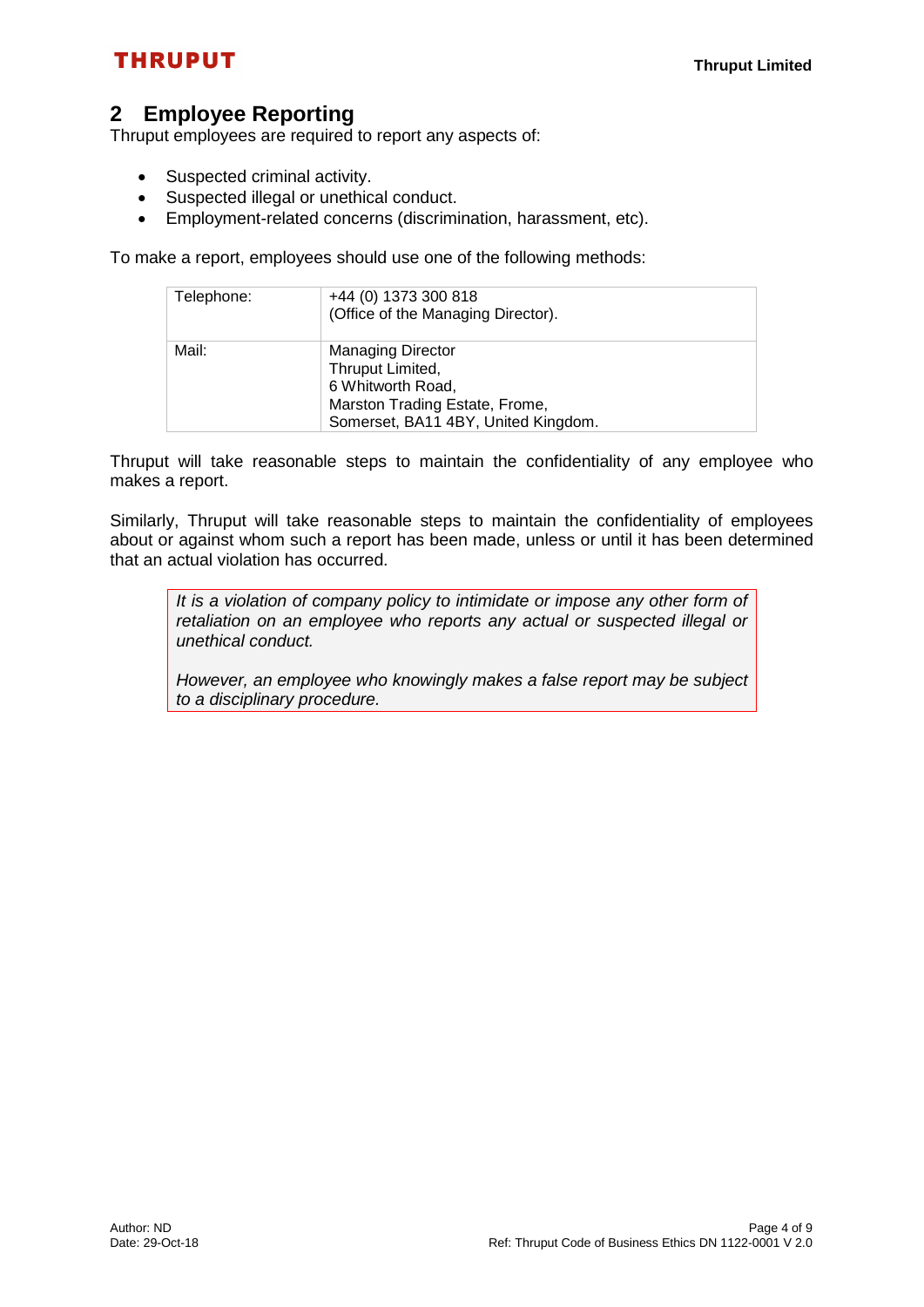### <span id="page-4-0"></span>**3 Conduct in Business**

Every staff member of Thruput is required to comply with all applicable laws, rules and regulations relating to the business activities of Thruput.

#### <span id="page-4-1"></span>**3.1 Fair Business Practices**

Thruput requires that every staff member shall use the following ethical standards in dealing with customers, business partners and competitors:

- Always provide candid and forthright communications about products and services.
- Always treat customers fairly, without regard to gender, race, colour, religion, national origin, ancestry, pregnancy, age, marital status, sexual orientation, or physical or mental disability.
- Never use unfair or deceptive business practices (including the misuse of proprietary information or the misrepresentation of material facts).

#### <span id="page-4-2"></span>**3.2 Fair Competition**

Thruput's customers conduct business with the Company on the basis of its capability and reputation. Customers choose Thruput as their equipment provider because of the quality of Thruput services and products.

Thruput offers these products and services to customers in compliance with Antitrust Legislation. This prohibits Thruput from entering into any agreement with its competitors to restrict free trade, for example by:

- Fixing prices.
- Allocating territories.
- Allocating customers.
- Refusing to provide service to particular customers.

Staff members must, at all times, conduct business openly and avoid any situation that may even create the appearance that Thruput has made any agreement that improperly impacts industry prices or competition.

#### <span id="page-4-3"></span>**3.3 Protecting Sensitive and Proprietary Information**

Because of the nature of Thruput's business, the company may, from time to time, come into possession of sensitive information about competitors, customers, business partners or other organisations.

All staff members have a duty to protect against the disclosure of such information unless disclosure is authorised and within the law. The following information categories are examples of the data covered by this code:

- Customer: Proprietary, technical and commercial information.
- Business partner: Proprietary, technical and commercial information.
- Fellow staff members: Sensitive personal information.
- Thruput as a whole: Sensitive or proprietary, technical and commercial information.

As a guiding principle for staff members, all data should be treated in confidence and neither used for personal gain nor disclosed to others without proper authorisation.

Unauthorised disclosure of any such information is strictly prohibited. Thruput is committed to safeguarding all such information.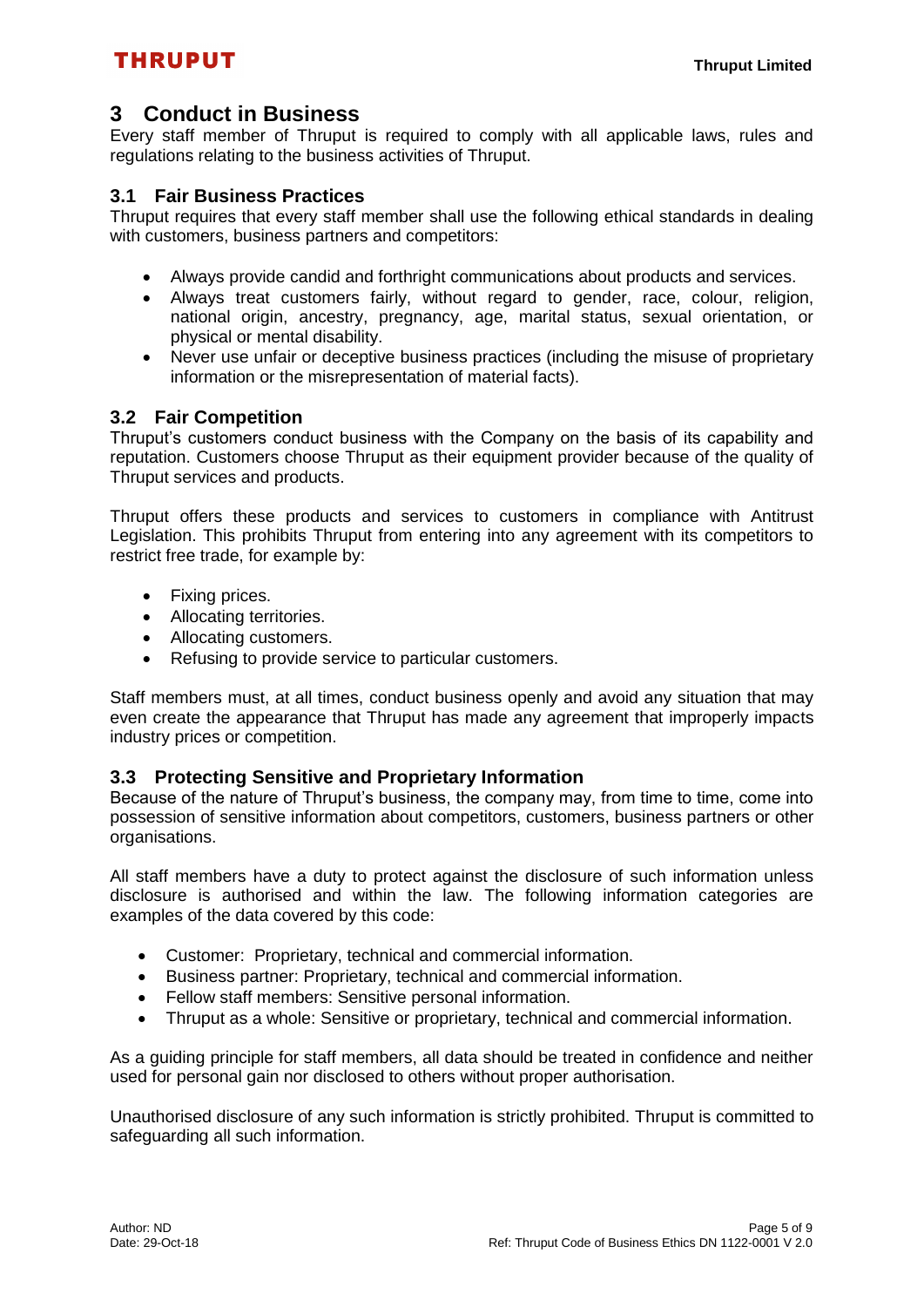#### <span id="page-5-0"></span>**3.4 Entertaining**

#### <span id="page-5-1"></span>**3.4.1 Non-Government Persons**

Thruput staff members may provide meals, refreshments, or entertainment of modest value to non-government persons in support of business activities, provided:

- The business courtesy is not offered for something, in return for the courtesy.
- The courtesy does not violate any law, regulation, or the standards of conduct of the recipient's organisation.
- It is every staff member's responsibility to inquire about prohibitions or limitations of the recipient's organisation before offering any business courtesy.
- The courtesy is consistent with marketplace practices, infrequent in nature, and is not lavish or extravagant.
- It cannot cause embarrassment or reflect negatively on the reputation of Thruput if it were to become known.

#### <span id="page-5-2"></span>**3.4.2 Government Representatives**

Thruput must respect the special laws regarding contracts with the Government. With few exceptions, Government agencies have strict prohibitions against their employees accepting any business courtesies.

Therefore, except as otherwise permitted by law or regulation, staff members are prohibited from offering or providing any business courtesy, including meals, entertainment, travel or lodging expenses for any Government employee or representative.

Modest refreshments – such as soft drinks, tea, coffee and fruit offered on an occasional basis in conjunction with business activities – may be acceptable, but it is every staff member's responsibility to inquire about the prohibitions or limitations of the recipient's organisation before offering any business courtesy.

#### <span id="page-5-3"></span>**3.5 Maintaining proper relationships**

All the customers and business partners of Thruput shall receive the same high level of assistance and service.

What may be acceptable practice in the commercial business environment, such as providing nominal gifts and hospitality, may be inappropriate for Government employees or those who act on the Government's behalf. The ethical code for staff members in each situation is:

#### <span id="page-5-4"></span>**3.5.1 Non-Government programmes**

- Staff members are strictly prohibited from giving, soliciting or accepting business courtesies or gifts intended to influence business decisions.
- All business decisions are to be made on the basis of the merit of the transaction and in compliance with any legal and regulatory requirements.

#### <span id="page-5-5"></span>**3.5.2 Government programmes**

- All staff members must adhere to the relevant laws and regulations concerning relationships with government customers, employees, and officials.
- It is prohibited for any staff member to offer or receive any of the following: money, fee, commission, credit, gift, gratuity, thing of value, or compensation of any kind.
- As even the appearance of such an act could be damaging to Thruput, staff members must not offer or accept anything of value during the procurement process.
- When bidding on Government Contracts, staff members are prohibited from requesting information from officials or agents that may provide the company with an unfair advantage.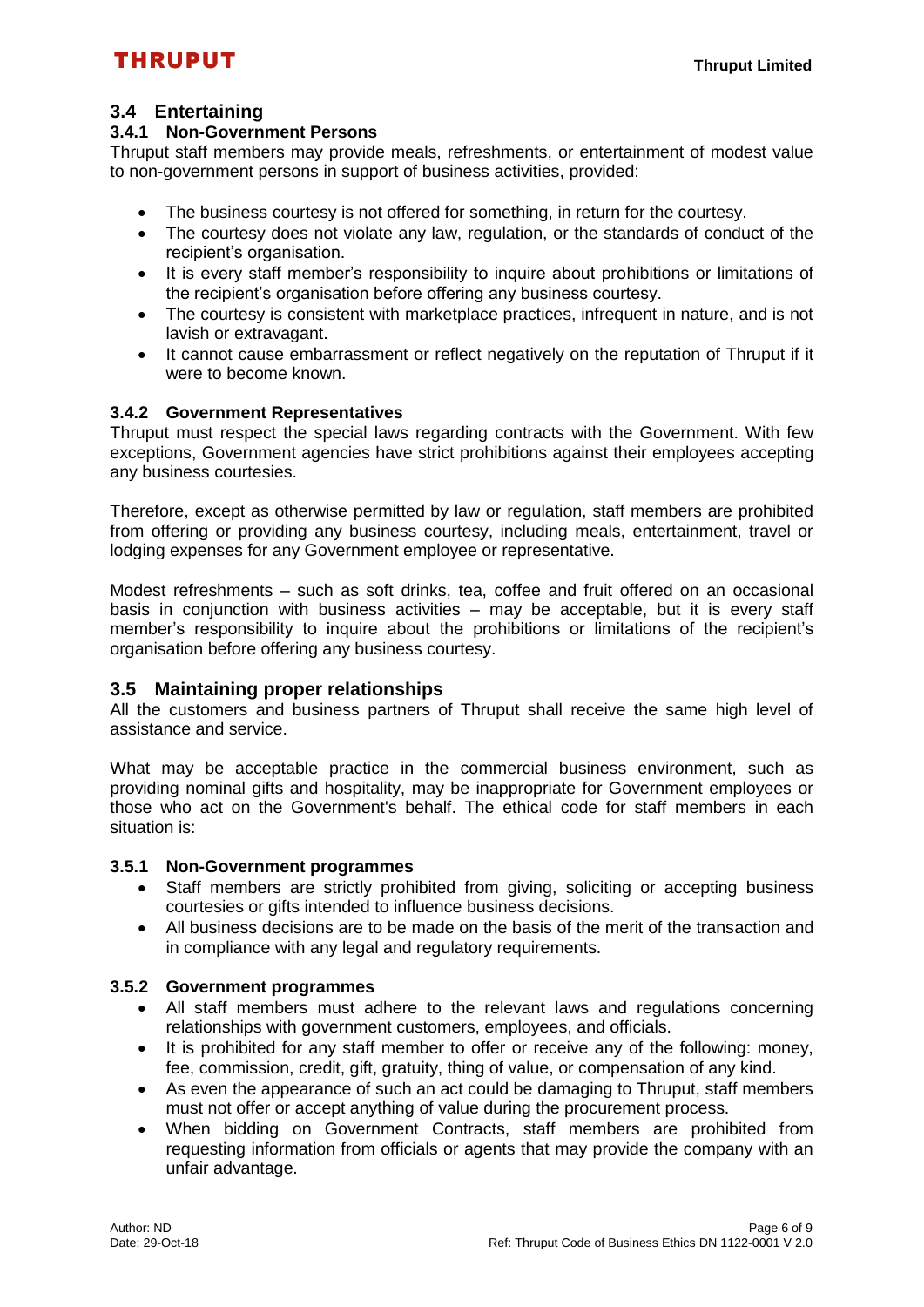## **THRUPUT**

#### <span id="page-6-0"></span>**3.6 Contract Quality**

Thruput are committed to delivering quality products and services that are consistent with each customer's requirements. Our goal is to be the recognized leader in our marketplace; for innovation, quality, responsiveness and value. To ensure we meet our quality commitments to our customers, Thruput set these business goals for all staff members:

- Make achievement of high quality and excellence our personal goals.
- Strive to do each job right the first time.
- Prepare all required reports accurately and completely.
- Comply with contract requirements, including design requirements, inspections and tests specified.
- Use only materials and processes conforming to quality levels specified in each contract.
- Use only substitute materials or processes that have been approved in writing in advance by the customer's authorized representative.
- Do not knowingly misrepresent, in any way, the condition or status of services or products offered for inspection, testing, or delivery.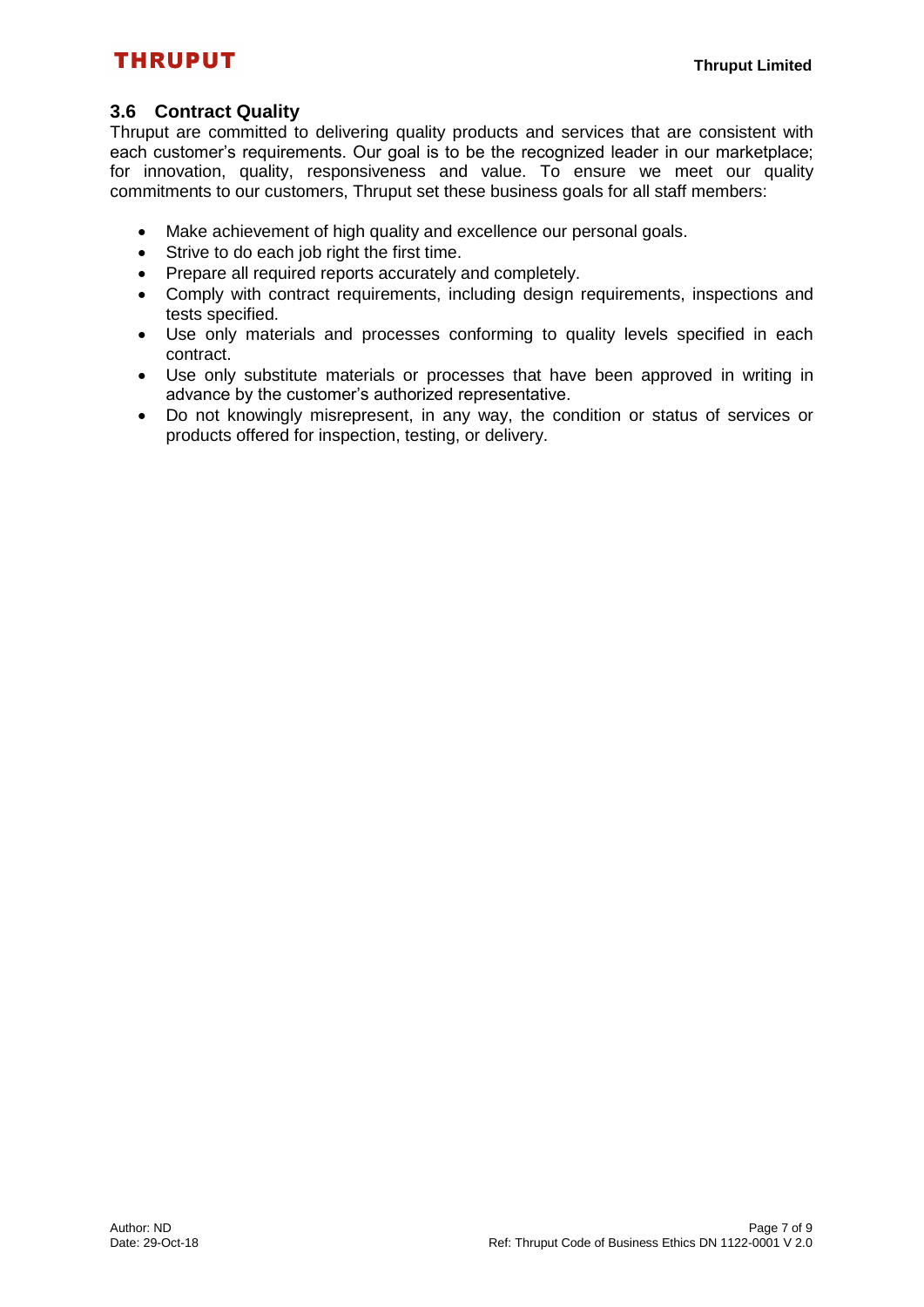### <span id="page-7-0"></span>**4 Conduct in the Workplace**

Every staff member of Thruput is required to comply with all applicable laws, rules and regulations relating to Thruputs own workplace and to working on Customer sites.

#### <span id="page-7-1"></span>**4.1 Ensuring Safety**

Thruput complies with UK Health and Safety Regulations, providing a workplace that is free of unsafe and/or hazardous conditions and ensures the health and safety of each of its staff members, customers and visitors.

As part of our commitment to creating a safe work and operating environment, drug and alcohol abuse in the workplace is strictly prohibited.

#### <span id="page-7-2"></span>**4.2 Protection from Harassment**

Thruput strives to create a work environment in which everyone is treated with respect and dignity. The Company is committed to providing a work environment that is free of unlawful discrimination and harassment.

It is Thruput policy that every staff member has the right to work in an atmosphere that provides equal employment opportunities and prohibits discriminatory practices and conduct, such as illegal harassment, including sexual harassment.

Thruput takes illegal harassment seriously and will endeavour to prevent, investigate and correct harassment in the workplace or in any setting where company business is being conducted.

#### <span id="page-7-3"></span>**4.3 Protection from Violence**

Thruput is committed to providing its employees with a safe and productive workplace. Thruput's policy prohibits any acts or threats of violence by or against Thruput staff members, customers, vendors, or other visitors.

#### <span id="page-7-4"></span>**4.4 Recording and Reporting of Thruput Information**

All business-related information is to recorded and reported accurately, honestly and in a timely manner. The Company requires that:

- 1. Staff members ensure that information is reported truthfully and correctly, and exercise due diligence in ensuring that reported information is organised in a way that is understandable and does not mislead or misinform those who receive the information.
- 2. Staff members ensure that all Company records are accurate, including (but not limited to):
	- Financial statements.
	- Technical specifications, test plans and manuals.
	- Equipment shipping documents.
	- Servicing records prepared on behalf of our customers.
	- Information provided to government employees or officials.

#### <span id="page-7-5"></span>**4.5 Protection and Proper Use of Company Assets**

All staff members have an obligation to protect Thruput's assets (including: computer equipment and software, intellectual property, premises etc.) and ensure that those assets are only used for the properly authorised activities of the Company.

Staff Members are responsible to ensure that all of Thruput's assets are only used for legitimate business purposes.